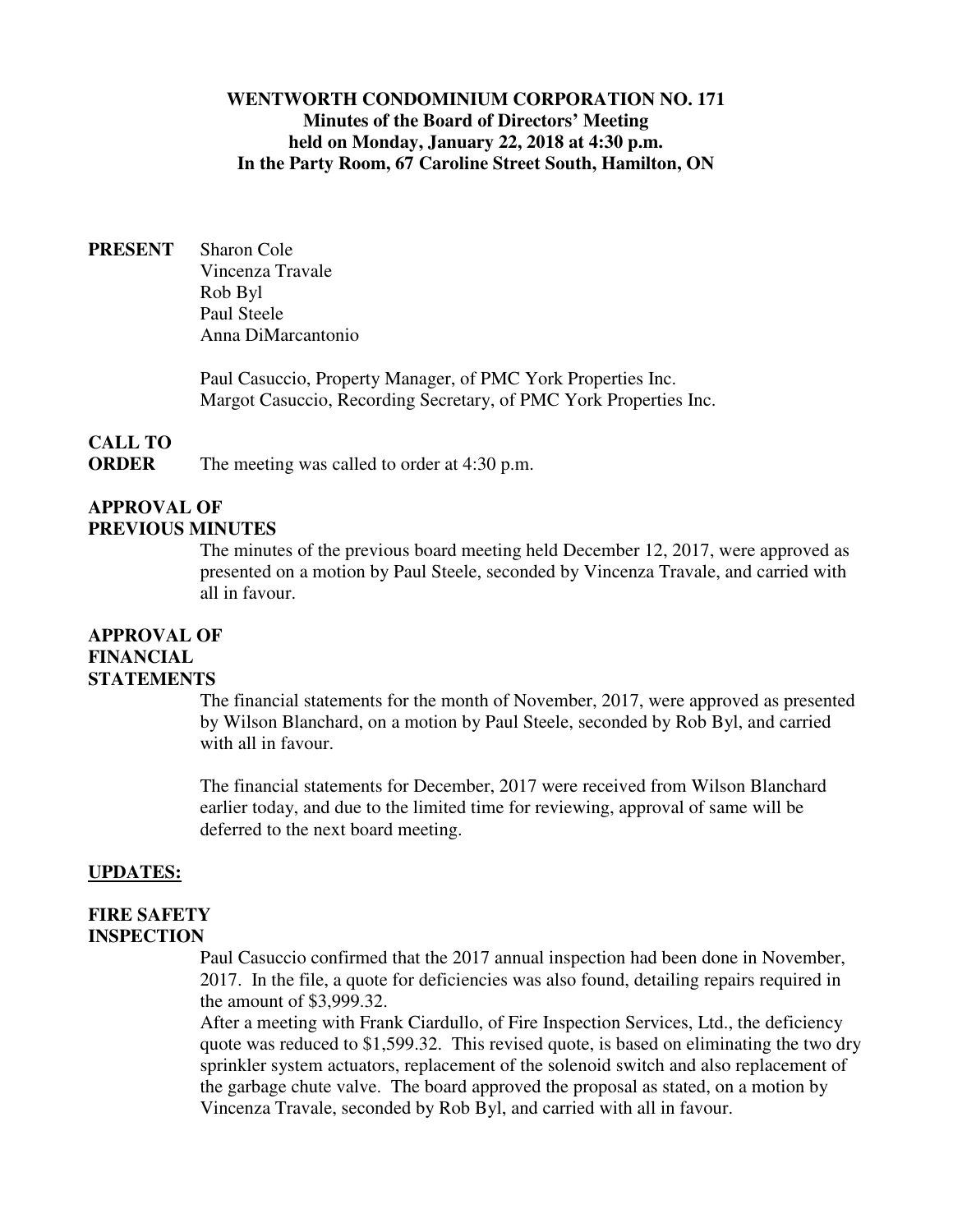#### **VEHICLE IMPACT**

The restoration of the superintendent's window assembly has been delayed, but the system is on order. It is expected to be installed early in February. The property manager confirmed that insurance proceeds of \$12,595.15 have been received to cover the cost of this repair. The deductible, in the amount of \$2,500.00, has not been recovered due to the fact that the vehicle involved in this accident was stolen at the time and that a driver is unable to be identified. A police report confirms this. Therefore, the corporation will have to cover this expense.

#### **WINDOW LEAKS**

Arcore Group was directed to do some water testing, and has submitted a report of their findings in an email dated December 18, 2017.

The superintendent has compiled and submitted a list of all units where leaks have been reported. Units 2A, 6A, and 9A, have all had leaks recently, with water dripping down from the ceiling around the windows.

The board was in favour of having the property manager circulate a questionnaire to all unit owners, asking them to report if they have had water leakage during this winter season. This will aid in determining which exterior areas of the building should be addressed in the spring.

The board discussed the direction they wish to proceed, regarding the exterior caulking of the building, and whether or not to continue to use the services of Arcore Group. The board was unanimously in favour of having the property manager seek other companies who provide these types of waterproofing / caulking services. It was also agreed, that the manager would also seek an engineering proposal, based on obtaining quotations from contractors for the water-proofing of all exterior building envelope pre-cast concrete panels.

#### **POOL EQUIPMENT ROOM**

The board discussed several quotes, for various aspects of this project.

Nutech, (formerly Denny's Electrical)  $\rightarrow$  \$9,040.00 for costs associated with moving the existing electrical cables, junction boxes and wiring etc.

Koldsgaard Pools Ltd.  $\rightarrow$  \$36,92840 for the supply/installation of new replacement equipment, including chlorinators, which would go in the new relocated equipment room.

A building permit and two sets of engineered drawings would be required. Engineering fees would run approximately \$3,000-\$4,000, and the building permit is 1% of the project cost.

The total cost for this project is now estimated in the \$60,000 range. Section 97 of the Condominium Act speaks to changes made by the corporation, and details which types of projects qualify as a "substantial change" to the common elements.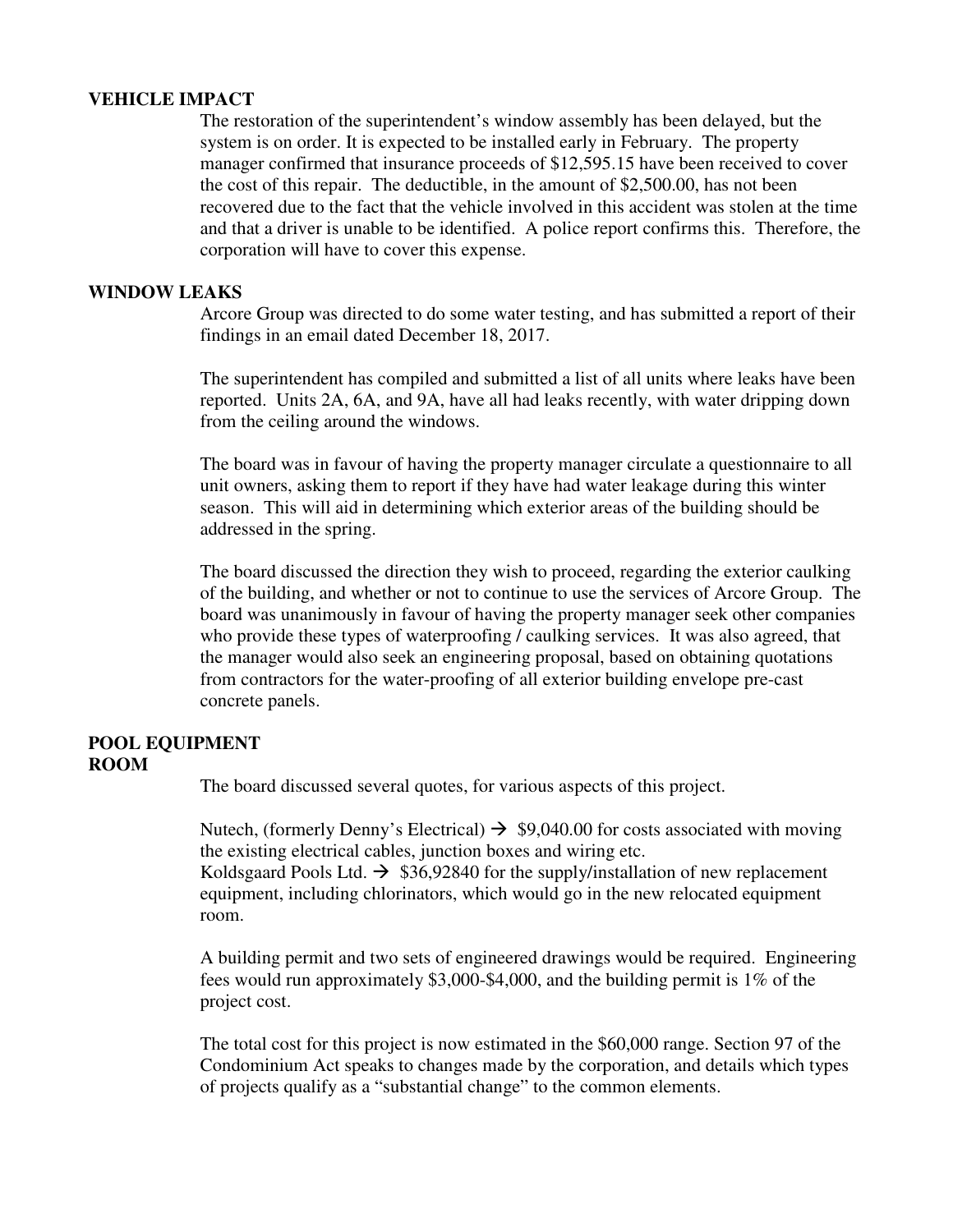It was the recommendation of the property manager that a general meeting of unit owners be called for the purpose of disclosing all of the information compiled with respect to this pool project, and to allow a time for general discussion of all options, and possibly a non-binding vote on how to proceed, (subject to the advice of Simpson, Wigle Law).

Unit owners will soon be notified that for the time being the pool and hot tub will remain closed, and that a general discussion meeting of unit owners will be set for Monday, April 16, 2018, at 7:00 p.m.

#### **NEW BUSINESS**

#### **SUPERINTENDENT'S**

#### **RRSP**

In past years, the corporation has issued an RRSP bonus to the superintendent of \$1,500 per year. However, due to Andy Rocheleau's age, he is no longer eligible to contribute to an RRSP. The board was agreed that a bonus payment of \$1,500.00 would be issued to Andy, less deductions taken off at source.

#### **RELIEF SUPERINTENDENT**

Gary Logue has submitted his resignation as relief superintendent, effective January 31<sup>st</sup>. Paul Casuccio has been seeking possible replacements, and has come up with some potential recruits. The board authorized Paul Casuccio to proceed with securing a replacement employee. Sharon Cole and Paul Casuccio will meet with the most suitable candidate this week.

The board agreed that the hourly wage for the relief superintendent will be set at \$25.00 per hour, on a motion by Paul Steele, seconded by Sharon Cole, and carried with all in favour.

#### **30-DAY NOTICE**

The required notices, as per the recently revised Condominium Act of Ontario, will be issued to inform all unit owners of the change in address for service and change in property manager, for the corporation. PMC York Properties Inc. will issue the notice. There will be an administrative fee to the corporation to prepare and send out this information form, as well as for all other periodic prescribed notices required by the Ministry of Government and Consumer Services.

#### **RESERVE FUND STUDY**

The corporation's reserve fund study is scheduled to be updated in 2018. The board agreed that an update with a full site visit would be done. This will likely be done in late summer when more accurate costs of large projects are known, so that all of this information can be incorporated properly into the study.

## **PARTY ROOM**

Replacement card tables for the party room will be purchased.